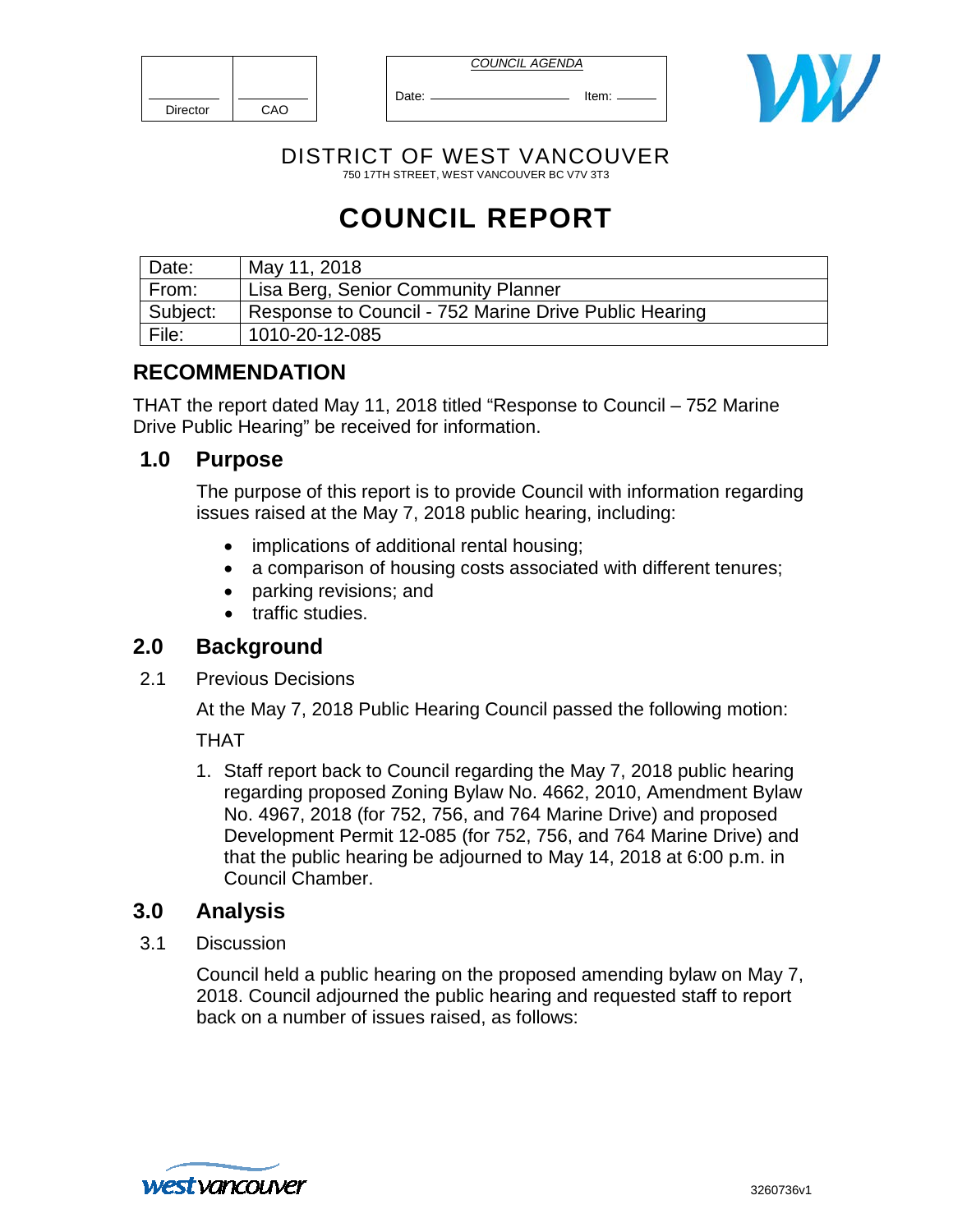#### Implications of Additional Rental

During the public hearing, the applicant announced that it was willing to offer an additional 51 rental housing units, secured for a 20 year term with no financial impact to the proposed Community Amenity Contribution (CAC). The proposed Housing Agreement Bylaw is updated to secure the additional 51 units (**Appendix A**).

Since then, the applicant further offered up to an additional 30 rental units that would be secured in perpetuity by a housing agreement. Securing the 30 additional rental units would impact the CAC by approximately \$288,000 per unit. If 30 units were required, this would reduce the cash contribution from \$10,769,460 to \$2,135,000.

Staff do not recommend additional rental units (30 or less), secured via a housing agreement in perpetuity. Staff advise that there are other amenity priorities that are identified in the Local Area Plan and that the CACs as negotiated should be directed towards those priorities. Further, staff do not recommend reducing the CAC to provide rental housing that is already on offer, albeit for an unsecured term.

| <b>Units</b>                       | <b>Term / Ownership</b>           |
|------------------------------------|-----------------------------------|
| 49 rental units                    | In perpetuity                     |
| 11 supportive units                | Owned by the District             |
| 51 rental units                    | 20 years                          |
| 111 rental $/$<br>supportive units | <b>Total Secured Rental Units</b> |
| 92 rental units                    | Rental units held by the Owner    |
| 203 rental units                   | <b>Total Units</b>                |

As such, the following housing mix for the project is recommended:

In all instances, the units will be offered to West Vancouver residents or employees under the terms of a Locals First program.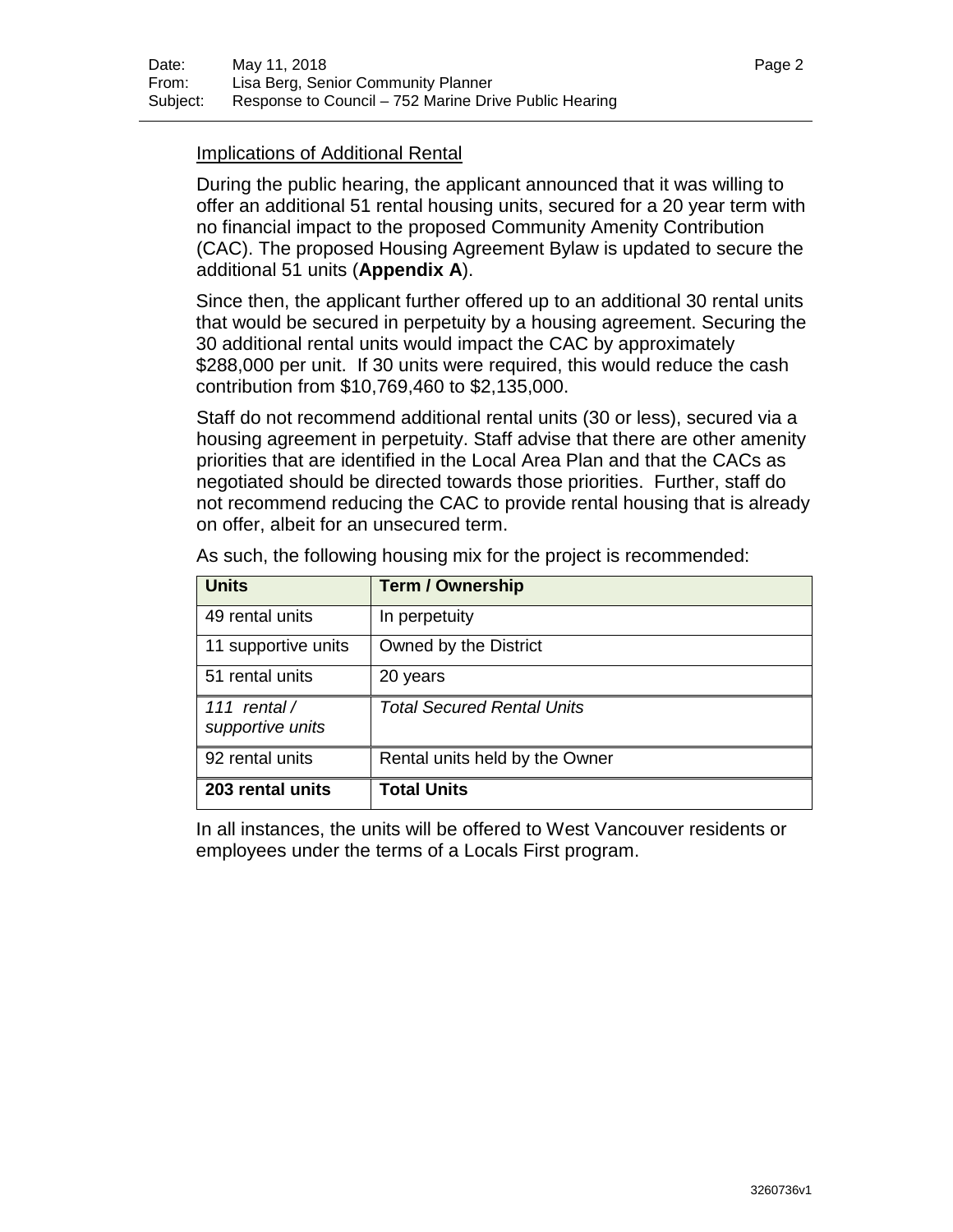#### Housing Costs

Council asked questions regarding the relative affordability of rental housing versus strata condo ownership. Rental housing is almost always more affordable than ownership. For example, a typical scenario for an 800 square foot unit monthly costs could be as follows:

| <b>Unit Type</b> | <b>Cost Per Month</b> | <b>Particulars</b>                                                                                                                  |
|------------------|-----------------------|-------------------------------------------------------------------------------------------------------------------------------------|
| Rental           | \$2,400               | \$3 per sq ft rental rate                                                                                                           |
| <b>Strata</b>    | \$5,300               | \$1,220,000 purchase price<br>\$300,000 down payment<br>(3.74% interest rate)<br>Includes monthly strata fees<br>and property taxes |

Deeper levels of affordability will also be realized through the supportive units.

#### Parking

The proposed amount of parking in this project is consistent with similar developments along the Frequent Transit Network (FTN) in the region, including projects located in close proximity to the Canada Line and Sky Train. The project also delivers parking consistent with post-occupancy demand studies along the FTN (Metro Vancouver Apartment Parking Study, 2012), and the parking ratios recommended by the Marine Drive Local Area Plan.

However, in response to the concerns raised about the amount of parking, the applicant proposes to further reduce the number of stalls by 10%, from 253 to 232. This would bring the parking ratio down to 0.88 per unit. The car-share stalls will be increased from 3 to 9 and form a part of the visitor parking count. The proposed zoning bylaw amendment is updated to reflect the reduced parking (**Appendix B**). Language will be included within the development covenant to secure the car-share spaces prior to its registration.

#### **Traffic**

As presented at the public hearing, the proposal would see less traffic generated than what could be realized under existing zoning. To illustrate this, the chart below compares vehicle trips per hour that would be generated under existing zoning compared with the proposal: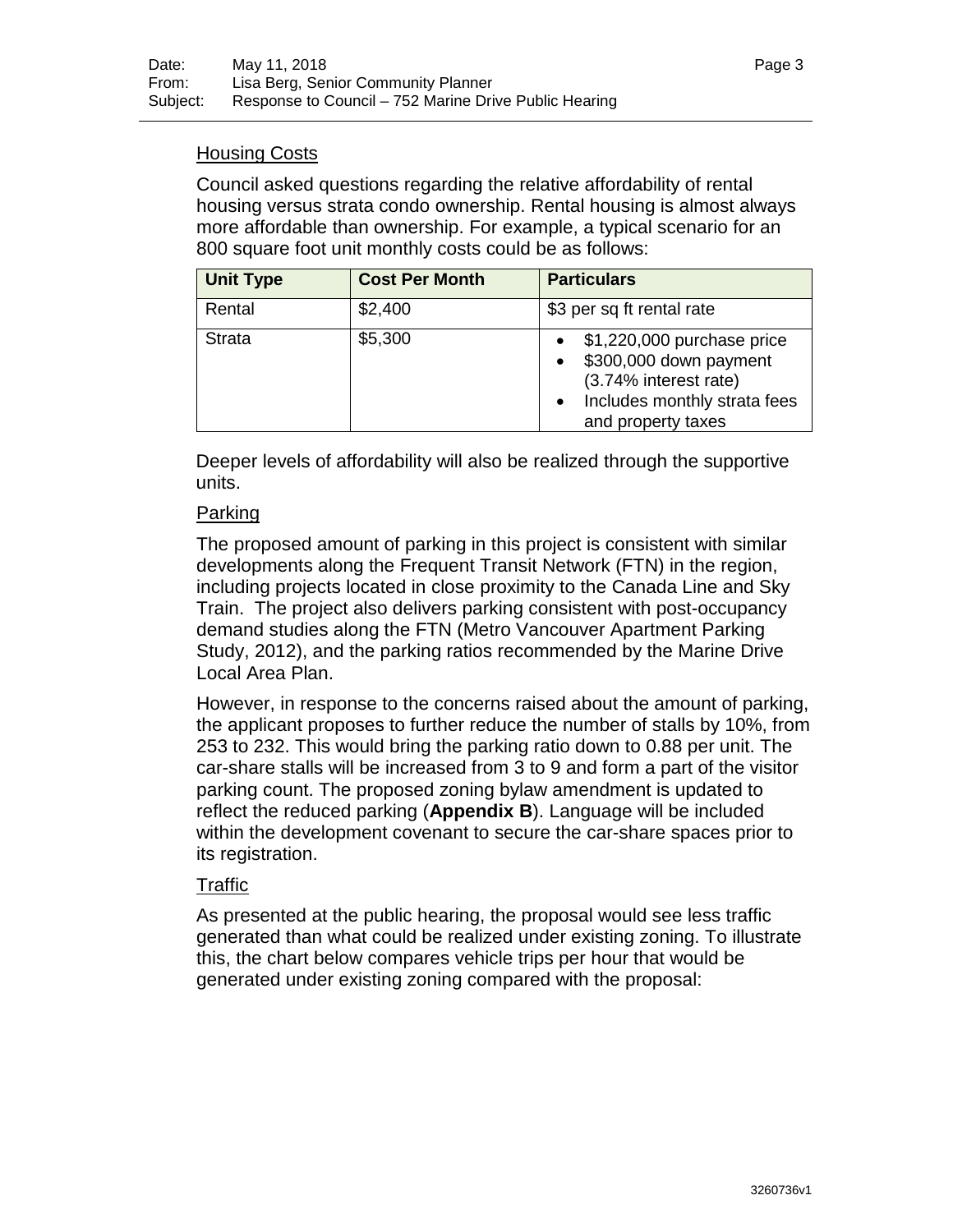

The proposal is designed to respond to its contextual surroundings of being located close to shopping, services and public transit. It is designed to promote alternative modes of transportation, including car-share, bicycling and walking as viable means of getting around. Road improvements are planned for the area, including making the east leg of Main Street a right-in right-out only at Taylor Way which will help with congestion at that intersection.

## **4.0 Options**

4.1 Recommended Option

That the staff report be received for information.

4.2 Considered Options – Not applicable.

## **5.0 Conclusion**

The proposed clarifications address issues raised at the May 7, 2018 public hearing and are provided for Council's information prior to closure of the public hearing.

UsuBer

Author:

Lisa Berg, Senior Community Planner

**Concurrence** 

Matthew Roddis, Manager of Urban Design and Current Planning